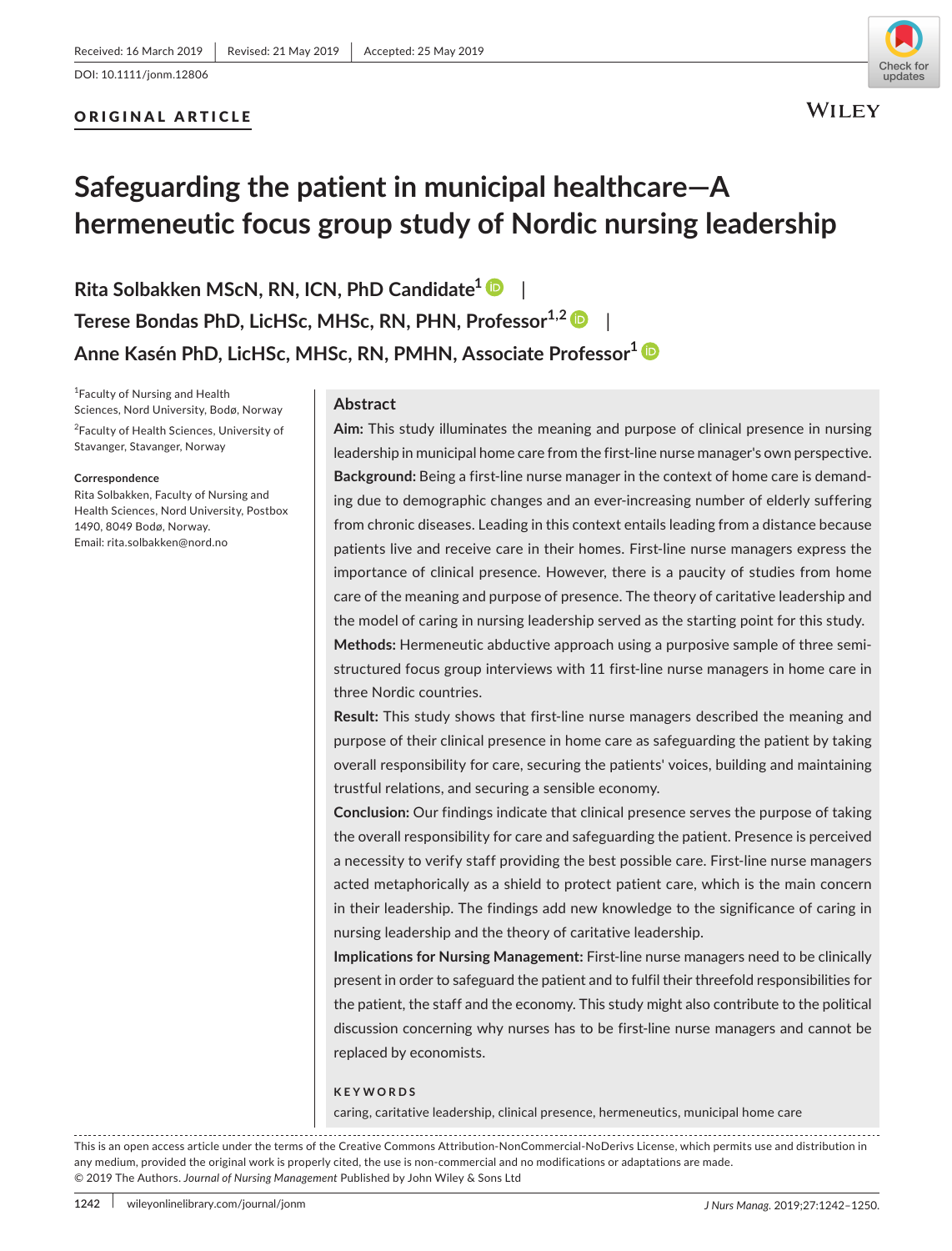#### **|** SOLBAKKEN et al. **1243**

# **1** | **INTRODUCTION/BACKGROUND**

Nurses have a long tradition of leading health services (Nightingale, [1860], 1969). Nursing includes an expectation of advocating for the patient, voicing responsiveness and integrating an acknowledged professional responsibility for the patients' needs (Vaartio, Leino‐ Kilpi, Salanterä, & Suominen, 2006). Cook (1999) defines nursing leadership as a direct involvement in clinical care, constantly influencing others to improve the care provided. Leading involves influ‐ encing development of shared values, vision and implementation of planned goals, and overall effectiveness (Feather, 2009). In this ar‐ ticle, the nurse leaders are the leaders working closely with patient and personnel, often with a tripartite responsibility for personnel, finances and patient care. We use the term first‐line nurse managers (FLNMs) or leaders for these individuals.

First-line nurse managers in formal positions are a part of the health care system managing the largest group of health care staff, the nurses (Aitamaa, Leino‐Kilpi, Puukka, & Suhonen, 2010). The nurses are perceived by FLNMs as their most important resource (Vesterinen, Isola, & Paasivaara, 2009). Complex and constantly changing work situations characterize the work environment of the FLNMs (Karlberg Traav, Forsman, Eriksson, & Cronqvist, 2018). The leaders' responsibilities include safeguarding daily care, developing nursing care, facilitating a good workplace environment and keeping the budget balanced (Athlin, Hov, Petzäll, & Hedelin, 2014). Their workday is filled with tasks such as meetings, scheduling and organizational issues (Ericsson & Augustinsson, 2015). First‐line nurse managers have considerable influence given the designs and respon‐ sibilities of their roles. Therefore, they require a relational approach to achieving a preferred future and ideally a shared vision with their team (Cummings, 2012). Even though FLNMs understand and empha‐ size with the nurses' vision of professional care, they perceive ideal patient flow and adhering to budgets as more important (Skirbekk, Hem, & Nortvedt, 2017; Solbakken & Bondas, 2016). First‐line nurse managers are crucial to the success of patient care and play a critical role in articulating the uniqueness of nursing in complex, corporatized health care systems, safeguarding the best quality of care and caring for the patients (Bondas, 2003; Boykin & Schoenhofer, 2001; Nyberg, 2010; O'Connor, 2008). Nursing leadership is correlated with patient outcomes such as patient satisfaction and adverse events (Cummings et al., 2010, 2018; Solbakken & Bondas, 2016; Wong, Cummings, & Ducharme, 2013). Good leaders help produce good care and poor leaders produce poor care (Scully, 2015).

There is a need for stronger conceptualizations of nursing lead‐ ership that clearly defines leadership practices affecting those who lead (Avolio, 2007; Rosengren, Athlin, & Segesten, 2007).

In the Nordic countries, a political shift towards municipal health care is seen, and several large health care reforms encompassing care for elderly has been implemented. Traditionally, FLNMs were nurses. Lately, being a nurse or having another health care profes‐ sion is no longer required. An increased focus on economy and effi‐ ciency, based on the ideals of New Public Management, has initiated a debate whether replacing nurses with economists as first-line managers is more beneficial.

The services are mostly organized, managed and financed by the municipalities (Nylenna, 2014). Nordic municipal home care is mostly organized as one or several organizational home care sec‐ tors within the community, based on the patients' geographical res‐ idence. Each sector has their own staff consisting of nurses, nurse aids and other formal caregivers and has one leader. The leader is located in the sector's main office. The shifts start and end at this office, but nursing care is provided in the patient's home. Individuals with extended-care needs, formerly residing in institutions, are now receiving treatment and care in their own homes (Holm & Angelsen, 2014; Strandås & Bondas, 2017). According to Rudolfsson, von Post, and Eriksson (2007), FLNMs struggle to maintain focus on the patient in hospital settings. Leading in home care entails leading staff at a distance. First-line nurse managers themselves are distant to patients and their relatives, which challenges clinical presence and thus the FLNMs risk losing sight of the actual nursing care under their responsibility (Solbakken, Bergdahl, Rudolfsson, & Bondas, 2018).

This study is based on the theory of caritative leadership that originates from the motive of caritas that is seen as the altruistic and lasting idea of caring. The motive of caritas might give strength and provide a deeper meaning to the whole culture within the health care organization (Bondas, 2003). The theory of caritative leadership is derived from the concept of humanistic caring and service to human‐ ity. Its main tenet is ministering to the patient, contributing to an existential awareness of personal and professional meaning and purpose, which creates a more caring work environment. When caring is connected to administration, ministering to the patient is implemented in leadership and directed to foster an organizational culture based on an ethos of caring. The caritative leader will need a combination of management and leadership competencies as well as competencies in caring and nursing sciences. All these competencies are needed to provide the patient with the best care possible with a minimum of bureaucracy (Bondas, 2003, 2009; Peterson & Bredow, 2013).

In the first phase of the research project, we developed a tenta‐ tive theoretical model using metasynthesis (Solbakken et al., 2018). The findings indicated that caring in nursing leadership is a con‐ scious movement between five metaphoric, relation‐based "rooms" in the leader's "house" of leadership. The rooms are: The "patient room", where nurse leaders try to avoid patient suffering through their clinical presence; the "staff room", where nurse leaders trust and respect each other and facilitate dialogue; the "superior's room", where nurse leaders confirm peer relationships; the "secret room", where the leaders' strength to hang on and persist is nurtured; and finally the "organizational room", where limited resources are contin‐ uously being balanced. If the "rooms" are not given equal attention, movement stops, symbolizing that caring in leadership stops as well (Solbakken et al., 2018). This movement is further understood as FLNM's clinical presence where presence means meeting patients, relatives, and staff in their everyday context thus *not* as nurses par‐ ticipating in daily care. It is evident from the metasynthesis study that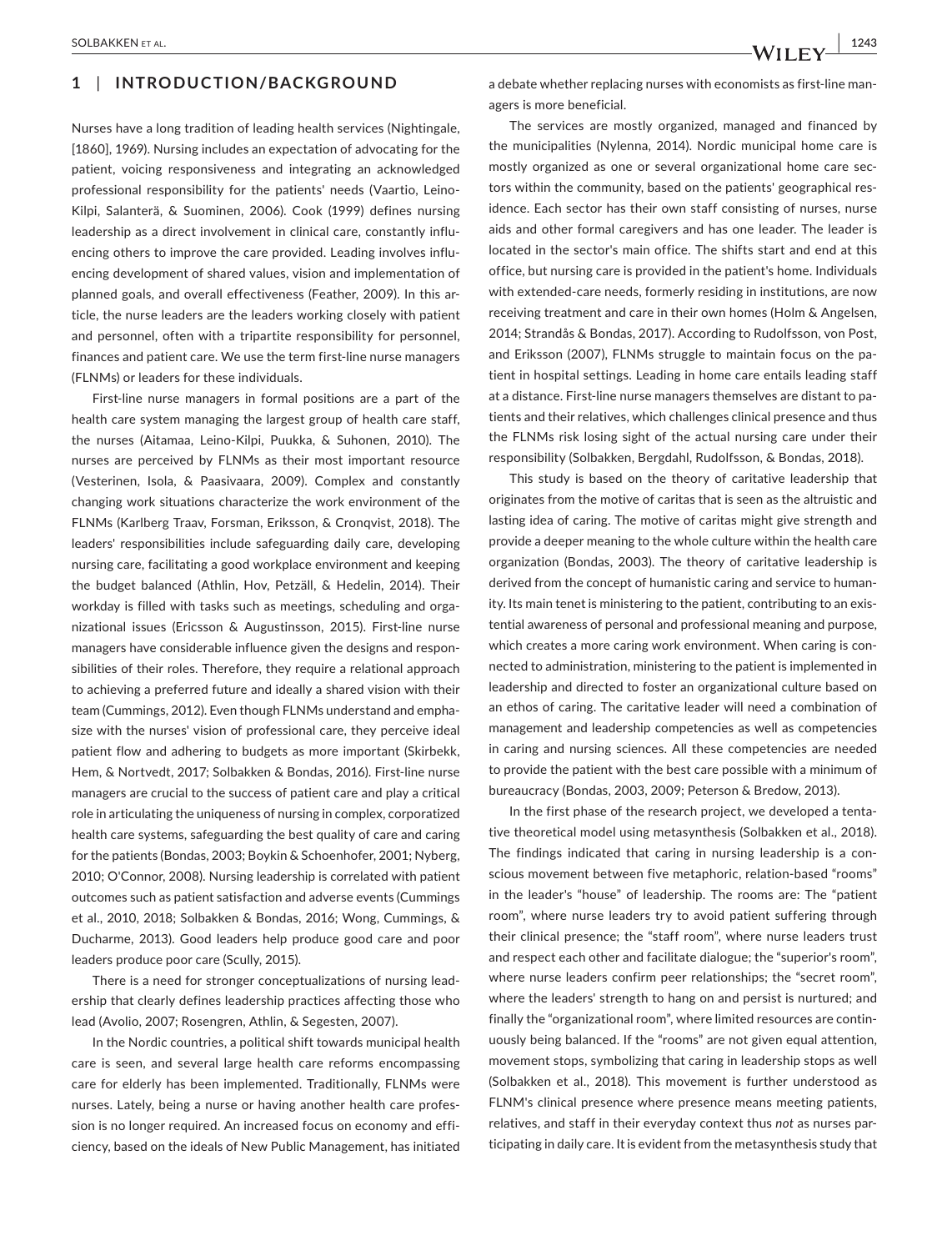clinical presence is a prerequisite for a caring leadership. Previous research did not provide insight on clinical presence in nursing lead‐ ership in home care.

## **2** | **AIM**

The aim was to illuminate the meaning and purpose of clinical pres‐ ence in nursing leadership in a municipal home care context from the FLNM's own perspective.

# **3** | **METHOD**

A qualitative, hermeneutic approach inspired by Gadamer and described by Fleming Gaidys and Robb (2003) guided the study, where interpretation is described as a nonlinear process by going back and forth from parts to whole to get an expanded understand‐ ing of the whole and widen meanings of the parts (Table 1). This is also described in the hermeneutic spiral for gaining understanding (Gadamer, 1989). The study has followed an abductive logic where the questions emanated from reflections on the findings from the previous metasynthesis and our wonder based on our experiences (Råholm, 2010).

## **3.1** | **Participants**

A purposive sampling of Nordic FLNMs responsible for overseeing first-level nursing services in home care was chosen, as the empiric foundations for our tentative model were studies from the Nordic countries (Solbakken et al., 2018). In this study, we therefore, decided to gather data from the Nordic countries. Even if the included coun‐ tries are comparable regarding the rights of the citizens to receive public health care, we chose three different countries to maximize the nuances forming first‐line management. The inclusion criteria were (a) Nordic nurse leaders working as first-line nurse managers

#### TABLE 1 Description of Fleming's four phases

#### **Phases**

- 1. Find the meaning that expresses the text as a whole.
- 2. Investigate every single sentence to understanding its meaning.
- 3. Relate every sentence or section to the meaning of the whole to expand the meaning of the text as a whole.
- 4. Identify the passages that seem to be representative of the shared understandings between the researcher and participants.

in municipal home care, (b) work experience more than one year, (c) fluent in a Scandinavian language and (d) voluntary participation.

Eleven first-line nurse managers volunteered to participate in three different focus groups from units of various sizes in munici‐ pal health care in Norway (focusgroup1), Finland (focusgroup2) and Sweden (focusgroup3). Leaders in focusgroup1 and focusgroup3 were full-time leaders, but those in focusgroup2 had shared positions made up of 20% management and 80% nursing shifts. Seven participants had taken part in courses in nursing or administration, but none had master's degrees in nursing/caring sciences or adminis‐ tration. Their mean age was 50.3 years (33–61 years), experience as nurses 22.9 years (3–37 years) and experience as leaders 13.3 years (1–34 years). All participants were female and working in the same municipality in each country, but not all at the same location (Table 2).

## **3.2** | **Data collection**

Data were collected in three focus group interviews (FGIs) between February and May 2018 and took place in undisturbed rooms at the participants' workplaces, lasting 3–4 hr, including breaks. The recommended number of focus groups in order to gain data var‐ ies (Hennink, Kaiser, & Weber, 2019), but should consist of four to twelve participants (Krueger & Casey, 2009). Focus group interviews were chosen to collect qualitative data that would not emerge using other methods due to the aspect of interaction between participants and the collective activity in the group. Focus group interviews are used for the explicit exploration and exploitation of such interaction in a research process (Kitzinger, 1994). Focus group interviews are carefully planned discussions in a non-threatening environment, created to obtain the participants perceptions on pre‐defined area of interest. Group activity was important for obtaining the participants' varied perceptions and experiences that are possibly triggered by the other participants' descriptions (Kitzinger, 1994; Orvik, Larun, Berland, & Ringsberg, 2013). Another argument for choosing focus groups was that we were interested in the shared experiences of the participants as leaders in an everyday context, and the topic was not regarded as sensitive that could have required individual interviews.

However, we modified the traditional FGI by not strictly fol‐ lowing the structure of our interview guide and including different open‐ended but also clarifying questions based on our theoretical perspective. An initial presentation of each metaphoric room from the model was followed by questions such as: "What do you think of this description?" and "Is anything missing?" Follow‐up ques‐ tions could be: "Can you add some examples?" and "Why is this important?".

| <b>TABLE 2</b> Characteristics of the eleven participants |  |
|-----------------------------------------------------------|--|
|-----------------------------------------------------------|--|

| Age                                     | Gender | <b>Profession</b> | <b>Additional education</b>                              | Time practicing<br>as nurse          | Time practic-<br>ing as leader         | Percentage of time resources<br>available for administration |
|-----------------------------------------|--------|-------------------|----------------------------------------------------------|--------------------------------------|----------------------------------------|--------------------------------------------------------------|
| 33-61 years<br>Average:<br>$50.3$ years | Female | Nurse             | None: 4<br>Nursing: 3<br>Administration or leadership: 4 | 3-37 years<br>Average:<br>22.9 years | $1-34$ vears<br>Average:<br>13.3 years | FG1: 100%<br>FG2: 20%<br>FG3: 100%                           |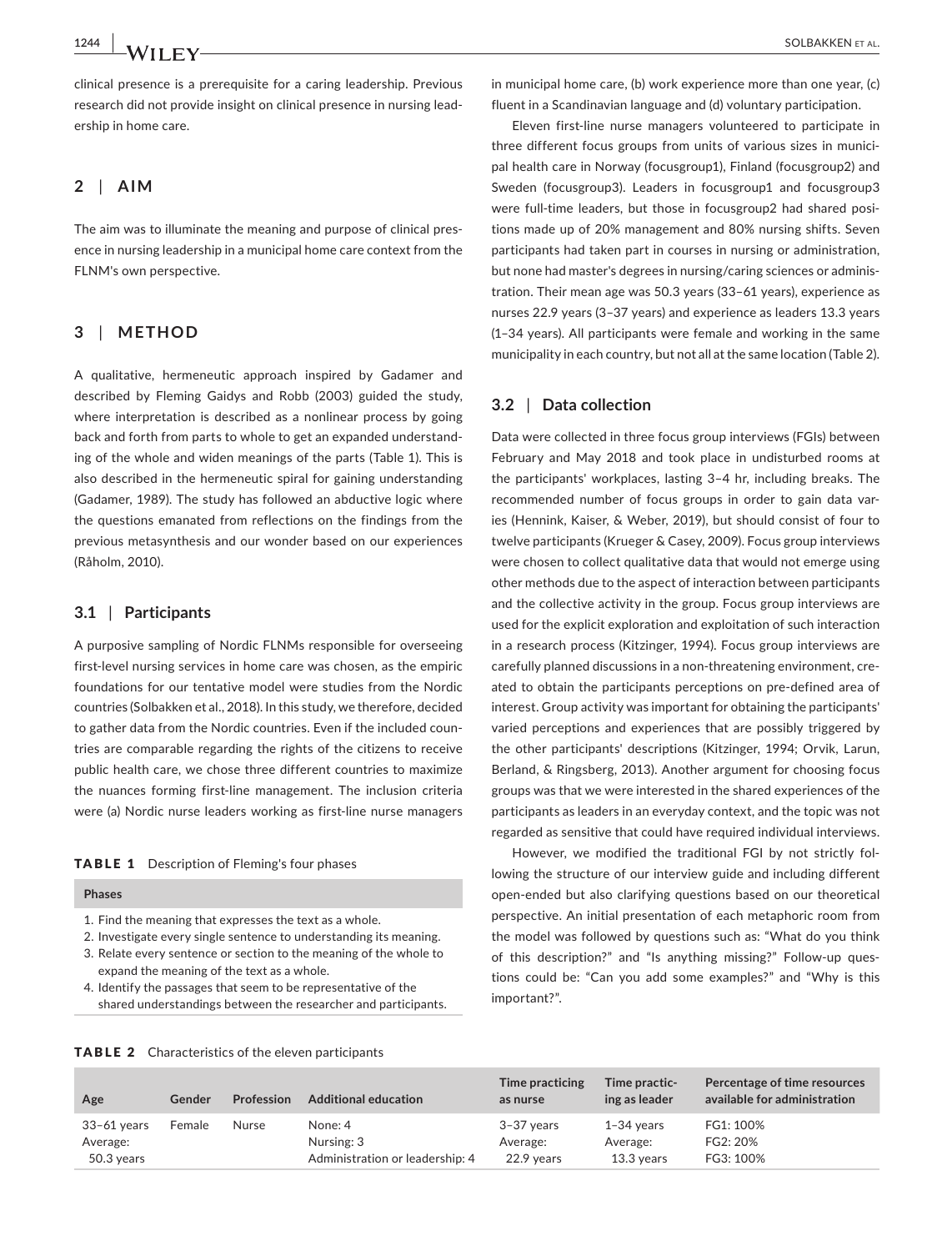We used the same interview guide in all FGIs, with small adjustments made according to interesting findings that needed to be explored in the next interview. We also invited a hermeneutically oriented dialogue of storytelling, listening and probing for clarifica‐ tion when new issues emerged. The participants knew each other and easily followed up on each other's comments. Each participant contributed as much information as she wanted.

Two researchers were present, RS and AK. The first author (RS) presented the topics of interest and facilitated an open atmosphere, acknowledging contradictory comments and maximizing interac‐ tions between the participants. The assistant moderator (AK) ob‐ served and documented the group dynamic and body language in field notes and occasionally summarized discussions (Karlsson & Lerdal, 2008; Kvale, Brinkmann, Anderssen, & Rygge, 2015).

#### **3.3** | **Data analysis**

The FGIs were audio‐recorded and listened through, and the first author transcribed and began the analysis directly after each FGI. Our data con‐ sisted of 248 A4 pages that were transcribed verbatim and additional field notes. The next step was to highlight the meaning of each passage, constantly comparing and contrasting within and across the FGIs, going from the whole to the parts using a reflective process, creating and naming subthemes and finally finding the overarching theme. Finally, we identified and organized the subthemes into themes and named them (Fleming et al., 2003). The analysis was based on rich and varied data from all the FGIs and analysis continued until no new meanings emerged.

RS and AK performed the analysis separately. Thereafter, both participated in the interpretation process through dialogue with each other and in dialogue with the text. TB verified and contributed new perspectives.

Scientific curiosity and a reflective ethical attitude guided this study. RS, AK and TB are experienced, qualitative researchers and nurses. Only RS and TB are former FLNMs in municipal home care and had a previous understanding of the work of nurse leaders, however, quite a long time ago. RS and TB could identify with the FLNMs in their challenging workdays with multiple demands and had experience on how to handle them. AK helped us to keep the distance we needed to a phenomenon familiar for RS and TB, and asking ques‐ tions. We knew the home care settings of our different countries.

### **3.4** | **Ethical considerations**

The Norwegian Centre for Research Data approved this study (NSD: 59117). All participants received written and verbal information about the study, signed an informed consent sheet and were ensured their right to withdraw from the study.

# **4** | **RESULTS**

The interpretation of the FLNMs' descriptions led to an under‐ standing of the meaning and purpose of clinical presence that is to safeguard the patient and enhance the best possible care based on the following four themes: taking overall responsibility for care, securing the patients' voices, building and maintaining trustful rela‐ tions, and securing a sensible economy.

## **4.1** | **Taking overall responsibility for care**

Having the overall responsibility for quality of care, staff and economy was described as demanding and sometimes even overwhelming. All the FLNMs proclaimed a need to be present in the homes as a part of safeguarding and caring for the patients. Leadership in home care settings meant leading patient care at a distance because patients live and staff work in their homes. All FLNMs expressed confidence in providing good services. However, they must rely on the information received from the staff even though it is sometimes contradictory. Staff present differing perceptions of the reality in the field, resulting in uncertainty to the FLNM. First-line nurse managers expressed an inner conflict between trusting the staff's comments and a need to oversee the care:

> I feel quite confident that it is good what they do…but you never know. It is only what you hear. You have to see it with your own eyes. (Focusgroup2-7)

However, one leader expresses:

I would prefer to be less with the patients. (Focusgroup2‐7)

Many homes are old and not designed for older people with health issues. First‐line nurse managers intended to defend both the patient's and the staff's dignity by seeing with her own eyes. One leader said:

> You know what? You should not tolerate this. This home is not acceptable to work in. This is not right. I am also responsible for the safety of the staff. (Focusgroup1‐1)

Participants in two focus groups were full-time leaders; in the third, the leaders had shared positions consisting of 20% administra‐ tive time and 80% clinical nursing time. In the two groups, the leaders themselves mostly initiated the clinical presence. In the third group, the leaders also emphasized clinical presence even if this was not by choice and resulted in performing administrative work in between clin‐ ical obligations or in their spare time.

## **4.2** | **Securing the patients' voices**

The responsibility for quality of care belongs to the FLNMs. Having a personal relation to the patient seemed essential for the leaders. This means securing their voices by communicating with the patients to plan care, based on the patients' care needs and wishes. Two of the municipalities conduct annual surveys to gain insight into pa‐ tient satisfaction. The leaders stated that meeting the patients and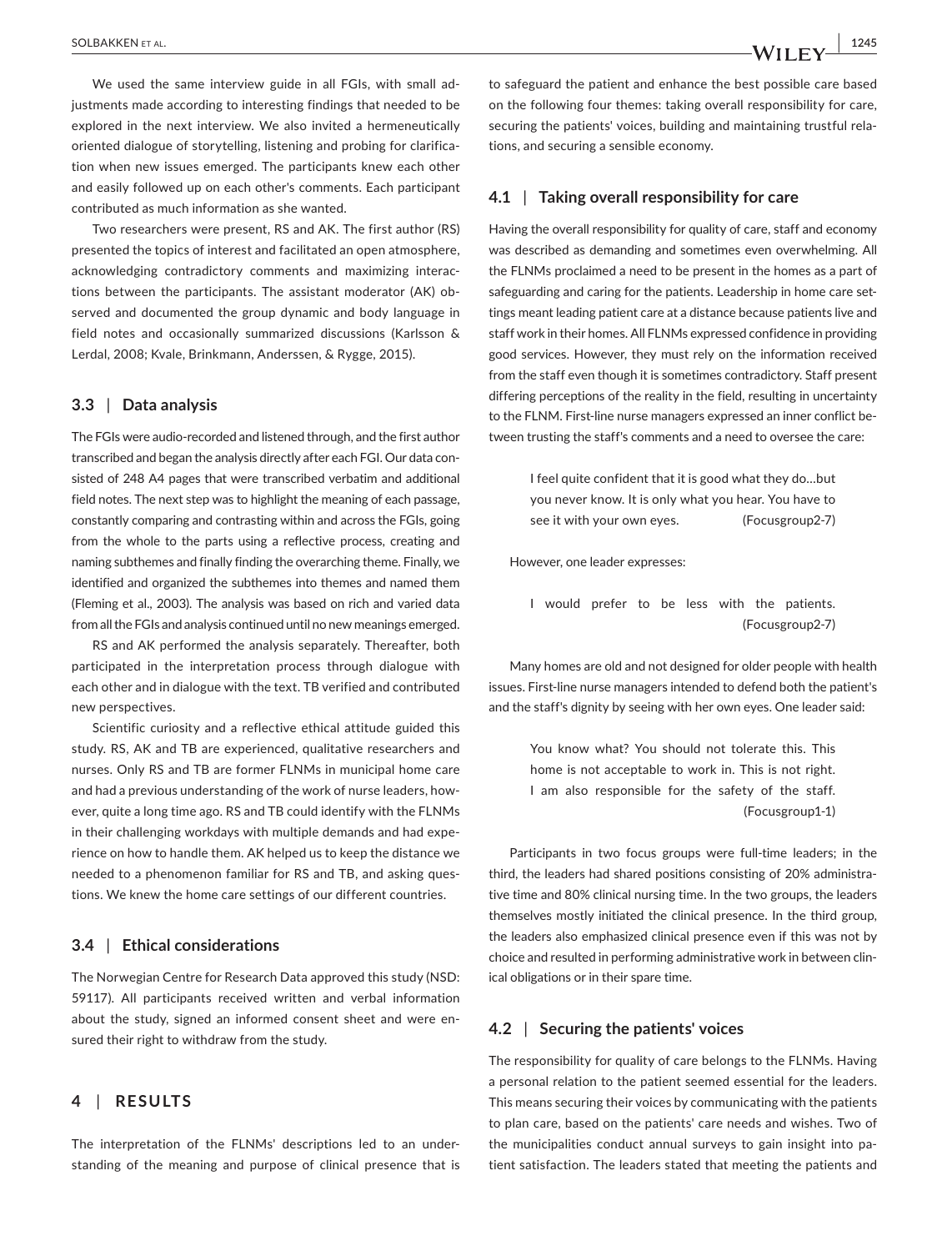**1246 |**  SOLBAKKEN et al.

their relatives and listening to their comments were important to get an overall impression of the care. They received valuable input on how things are working and what ought to be improved. Therefore, it seems that a prerequisite to safeguard the patient is being con‐ nected to the patient by meeting them personally. One FLNM stated that her motivation for being out in the homes was:

> I need to know the patients I am responsible for, and what needs they have. I always strive forward to im‐ prove care. The responsibility for quality of care lies on us. (Focusgroup1-1)

For some patients, for example, those suffering from dementia, the relatives may try to speak on behalf of the patient and ensure the patient's involvement in care. All FLNMs described good experiences with meeting relatives, but only one FLNM routinely participated in the admission meeting with new patients and their relatives.

> I always introduce myself when new patients arrive. I need to have a face.... (Focusgroup3-9)

> Meeting the patients enables me to hear them de‐ scribing their needs as a way of securing their voice in care planning. (Focusgroup1-1)

First-line nurse managers mostly initiated meetings when needing additional information.

Another aspect in the context of home care is patients' living in their own homes or in the homes of their relatives. Sometimes this means that home care services and relatives have a shared respon‐ sibility for the patient. This requires thoughtful planning for predictable health care service.

> I have high focus on user involvement. For extended‐ care needs, I need to hear a little bit about what is important, right, for the patient and for you. What are your needs, and what do you want us to assist with? (Focusgroup1‐1)

The FLNMs describe a tight connection between the well‐being of the staff and the care given to the patients. Taking care of the staff is a way of caring for the patient. As one leader said:

> …when you take good care of your staff and we are having a good atmosphere amongst us‐it will affect patientcare positively. (Focusgroup2‐5)

Employees might also have mutual conflicts, which are perceived to affect patient care negatively. The FLNMs may intervene fast and determined to protect the patient, as one of the leaders described:

> Do you know that you are at your workplace and that you are adults? None of you get to work with the

patients now. Go home both of you and call me when you have decided what you want to do! Do you want to work, or do you not want to work? (Focusgroup3‐11)

First-line nurse managers' ability to handle such conflicts presupposed support from their superiors.

# **4.3** | **Building and maintaining trustful relations**

All the FLNMs prioritized sitting down with their staff on a regular basis, at least once a day. They saw themselves as facilitators of a good working environment. Their vision was an atmosphere characterized by safety, flexibility, well‐being, high job satisfaction and rare sick leave. Even if the meetings are mostly informal, they are consciously used to build a caring culture in the unit.

> It is important to be "on the same wavelength" as the staff even if we do not always see things the same way. I ask their opinion before I make decisions, there‐ fore it is important that they dare to come forward with it. I do not want to be an authoritarian leader: I want the staff to trust me. (Focusgroup2-7)

Having an "open‐door culture" seemed important. It was con‐ nected to the leaders' availability to the staff, through which they in‐ tend to build trustful and personal relations where confidentiality is crucial. Leaders from FG1 in particular said this relationship extended to facilitating and participating in private social events, ranging from small meals to making staff trips abroad possible. The purpose was to strengthen mutual relations, which they could benefit from at work.

> Both the staff and I learn to know each other from another side. (Focusgroup1-2)

Nevertheless, most FLNMs drew the line between personal and private relations, for example, excluding friendship on social media.

A tight relationship between good working environment, job sat‐ isfaction and good services delivered to the patient was highlighted. Sometimes employees have conflicts with the patients and/or their relatives that could result in denied access to the homes and hinder patient care. One leader described:

> Knowing the patient and staff enables me to partic‐ ipate in discussions and reflections on good professional solutions for the patients. (Focusgroup1-2)

First-line nurse managers' ability to delegate was described to serve two purposes; to give the staff interesting tasks and to prevent their own burnout due to heavy workloads. Knowing the staff meant finding each person's strengths and weaknesses. Relationships helped the leader to find a balance between delegating and mastering for each individual. First-line nurse managers had to be clear on their expectations and dare to trust that delegated tasks will be accomplished. The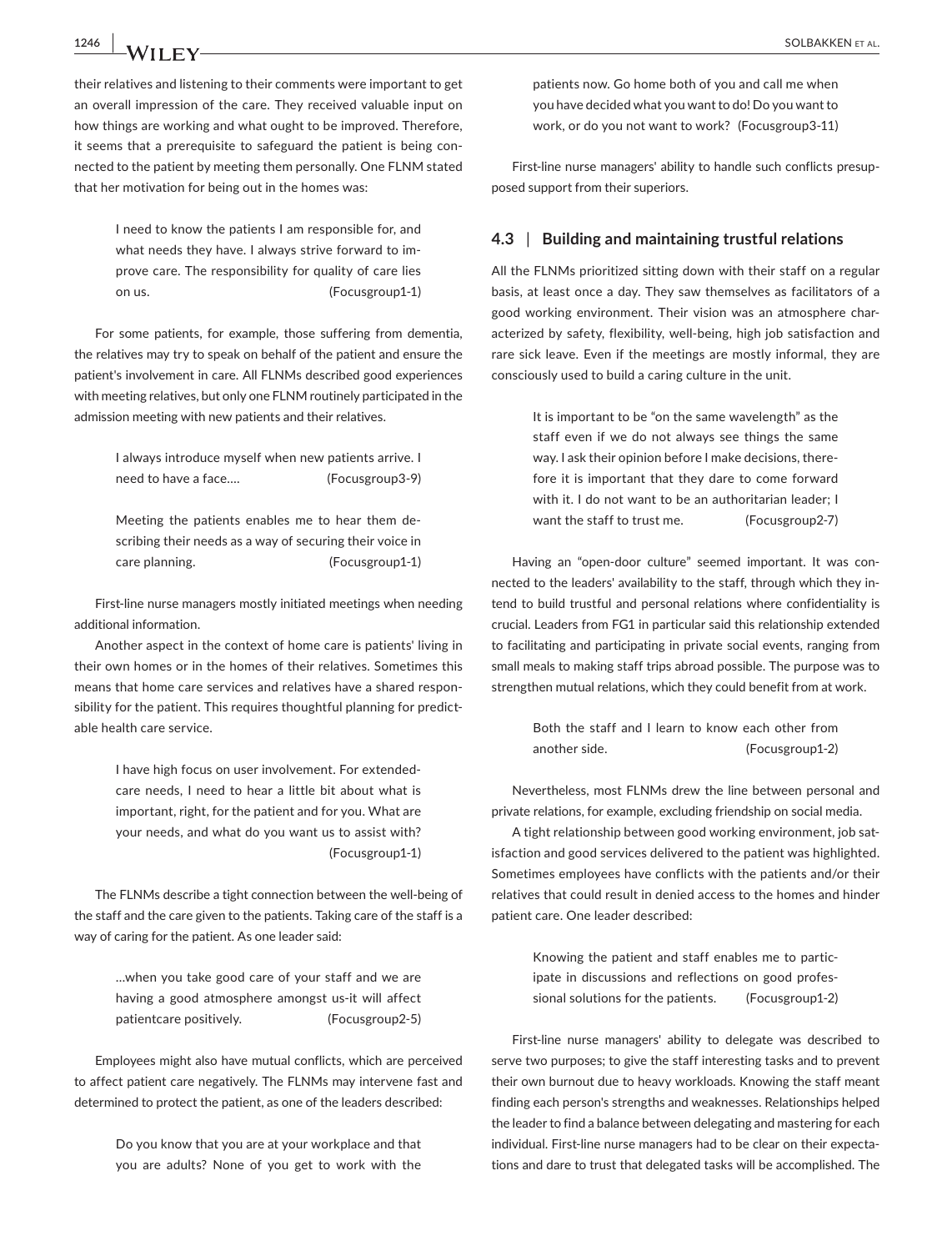FLNMs were aiming at an equal workload, but were afraid of being un‐ fair. Even if most employees wanted their own area of responsibilities, some are not suitable to delegate to. One leaders describe challenges related to delegating like this:

> There are always those avoiding responsibility for anything. They focus more on themselves than on the patient. (Focusgroup2-8)

Good relations to the staff enabled the FLNMs to assess com‐ petence needs, facilitate courses to close knowledge gaps based on individual needs and furthermore demand high quality in patient care.

The FLNMs described their unique ability to influence patient care based on their own perception and found it easier to guide their staff by being a role model when caring for a patient. As nurses, they have the competence to give the staff practical guidance or profes‐ sional founded verbal advices depending on the situation. They saw themselves as role models for knowledge‐based practice but ex‐ pressed a humbleness from not always knowing everything.

> Trustful relations to the staff makes it easier to high‐ light areas of improvement and dare to discuss it with them or show them how to do. (Focusgroup2‐6)

> It is important that you are being a role model and try to show that this is how I will have things done. (Focusgroup1‐5)

## **4.4** | **Securing a sensible economy**

Budget overages are mostly related to unforeseen things related to staff administration, for example, education or sick leave. Knowing their unit by being present and thereby being able to influence de‐ cisions and give directions convinces them that their department's money is being spent sensibly. Even if budgets are exceeded, they can argue for the money spent. Patient care is always the first prior‐ ity. Administrative work is of secondary importance, but this is also subsumed under the vision of better care. A well-led unit with a satisfied staff and patients will result in financial economy.

First-line nurse managers are responsible for the accounts, and they stated that there is a strong focus on keeping the budgets balanced.

Ultimately, it is all about money. (Focusgroup1‐4)

First-line nurse managers described a cleverness in juggling between budget posts due to cover the extra money consumption. A difference between the focus groups was seen in how burdensome the leaders experienced the economic pressure. The FLNM needs sup‐ port from superiors and politicians to cope with this pressure, which was most evident in FG3. However, all participants expressed a solid confidence in their decisions never to jeopardize the patient care in their attempts to stay under budget.

> We meet many situations where we must consider hiring in extra people. If the employees say that "We are so busy, and we need more people," while I think only some adjustments needs to be made. I must be able to explain why we have spent so much money on extra staffing. (Focusgroup1-4)

Additionally, government requirements are imposed and require staffs involvement, resulting in a need for extra staffing and thereby increased expenses without additional funds. Nevertheless, they were unanimous: the patient and the staff are their main concern. Everything they do as leaders, they do with the goal of the best pos‐ sible care for the patient.

> We are responsible for good and safe care. (Focusgroup3‐11)

> The patients and staff come first. Finally, the econ‐ omy. (Focusgroup3‐10)

# **5** | **DISCUSSION**

The present study offers an understanding of what is the meaning and purpose of clinical presence for nursing leadership in municipal home care. Clinical presence was perceived as a necessity to safe‐ guard the patient by taking overall responsibility for care, securing the patients' voices, building and maintaining trustful relations and finally securing a sensible economy.

Safeguarding the patient is the overarching theme that explains the meaning and purpose of clinical presence, where best possible pa‐ tient care is the FLNM's main concern. The FLNMs did not want to jeopardize patient care to save the economy or the staff, even it meant exceeding budgets or firing staff. Due to insight from their nursing ed‐ ucation, FLNMs acts metaphorically as a shield to protect patient care.

First‐line nurse managers' job descriptions in the Nordic home care consist of a threefold responsibility: to the patient, the staff and the budget. A focus on budgets combined with a constant lack of time due to multiple demands often provides the framework for caring in leadership (Lindberg, Persson, & Bondas, 2012). First‐line nurse managers often have a balanced budget as their main prior‐ ity (Skirbekk et al., 2017; Solbakken et al., 2018). This study further confirms that NLs juggle simultaneously their three priorities: staff, patients and budget. However, protecting the patients' needs and providing the best care possible was their main concern.

The home care context challenges the FLNMs because patients live and staff work in the patients' homes. An organization consistently practicing caritative leadership also focuses caring for and nurturing those who are led (Bondas, 2003; Solbakken et al., 2018). Nevertheless,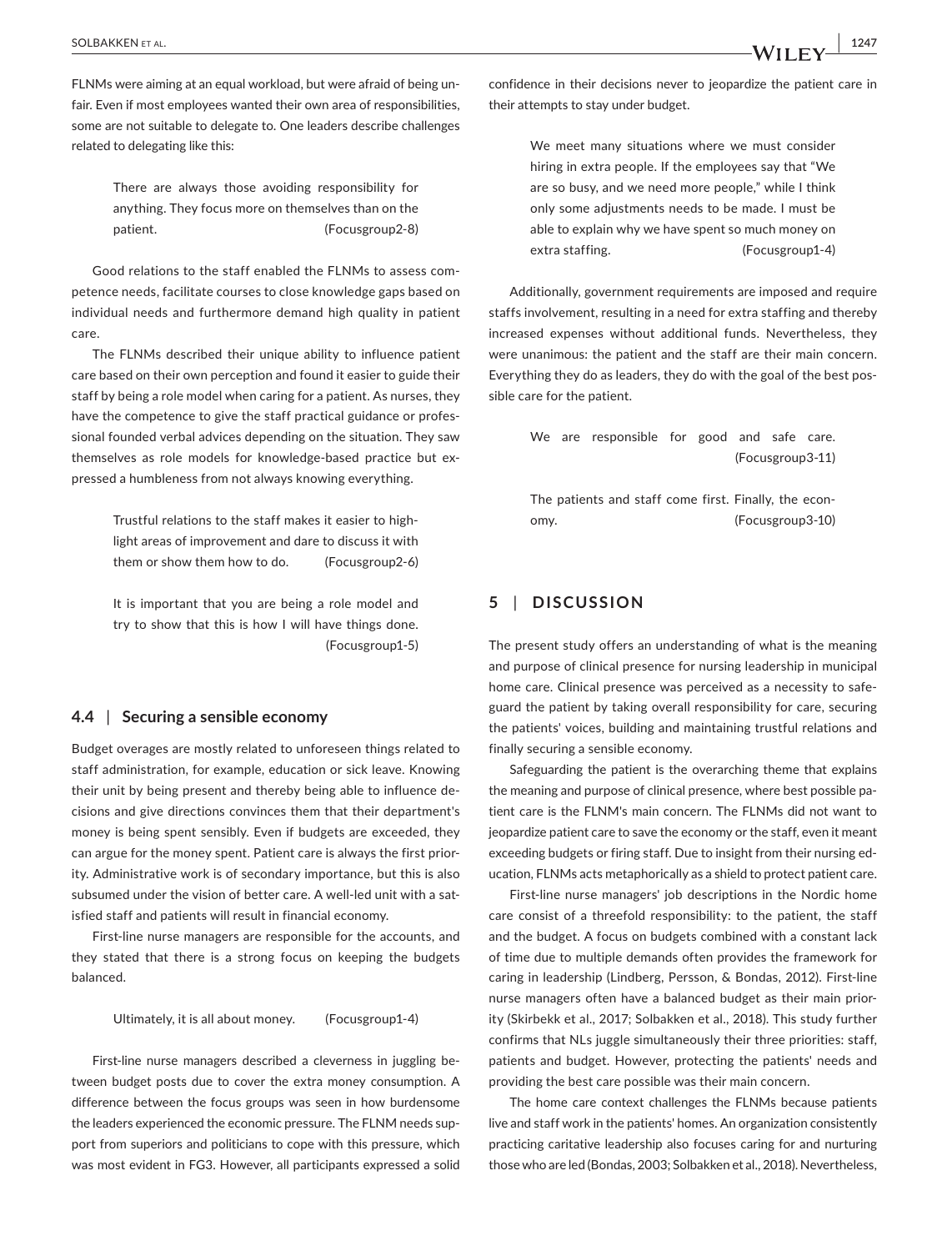personal conflicts that might affect patient care are stopped decisively to protect the patient. This study suggests that FLNMs' presence en‐ ables them to build relations with their staff in order to foster a caring and supportive work environment by supporting and praising the staff's work. They want to maximize the development of their staff by knowing their strengths and weaknesses, their need for personal and professional development, being in line with the theory of caritative leadership (Bondas, 2003). Nevertheless, our main finding is that FLNMs' clinical presence enables them to see things with their own eyes, not relying only on the staff's comments, as a way to verify or oversee patient care. This brings a new dimension into caritative lead‐ ership (Bondas, 2003) and the theory of caring leadership (Solbakken et al., 2018), because the need for overseeing patient care can be in‐ terpreted as mistrust. Alternatively, it might be an expression of their nursing profession influencing leadership because they are nurses who have a desire for excellence in practice (Sørensen & Hall, 2011).

Even if patient involvement is emphasized in governmental doc‐ uments and regulated by law, there were no established forums for FLNMs' regular patient meetings. All leaders described being torn between relying on the staff's descriptions and a need to see things for themselves to make decisions in the demanding context of municipal healthcare. These findings are in line with Rudolfsson et al. (2007) and Strandås and Bondas (2017).

The themes in this study describe the meaning of clinical presence. The themes match and deepen findings established from the metasynthesis (Solbakken et al., 2018); the patient's room, the staff's room, the superior's room, the leader's secret room and the organizational room. In this model, movement is not understood as verifying, but a way of creating an atmosphere of trust and respect combined with the prevention of patient suffering. This study adds to our understanding of the drives and motives for this movement, in an abstract sense, that is, safeguarding the care of the patient by clinical presence. Our find‐ ings show that it is difficult for the FLNMs to reconcile the tension be‐ tween their own professional integrity and economic requirements. In addition, staff constitute an informal influence that supports the hir‐ ing of personnel resources and restricts the flexible use of personnel, which is in line with Danielsen and Hertel (2018). Our findings indicate that FLNMs' presence enables them to influence and oversee money consumption, related to FLNMs' own conviction when arguing for rea‐ sonable spending. Limited budgets were never allowed to jeopardize patient care, even if it meant exceeding their budgets. Administration is seen as a part of enabling the patient care as also described in the theory caritative leadership (Bondas, 2003, 2009, 2018).

The first‐line managers educational background is not insignificant when being the leader working closest to the patients and the staff. The professional background of the leader has an impact on what he or she observes when being clinical present due to the professional lenses they are wearing. Nurses are educated to identify threats to patient care safety. First‐line nurse managers being proactive in their presence, in a positive meaning, may enable them to identify and take action together with the staff to prevent adverse events, alleviate patient suffering and build caring cultures that are based on shared val‐ ues (Bondas, 2003). Our findings indicate that everything the leaders

did served the purpose of safeguarding the patient. This coincides with the ideal of caritative leadership, whose focus is alleviating patient suffering, and is typified by human mercy and whose main principle is ministering to the patient (Bondas, 2003).

## **5.1** | **Limitations**

To enable the reader to follow our interpretation, detailed descrip‐ tions are offered, including citations (Fleming et al., 2003). Abduction shows in the shift to dialogue/FGI as a hermeneutic spiral (Alvesson & Sköldberg, 2008). We reflected on our preunderstandings using conference calls throughout the entire process of this study. Further, the validity of findings was strengthened through the involvement of two authors in the interviews and analysis and by the validation of the findings by the third author. The caritative leadership the‐ ory (Bondas, 2003) and the model of caring in nursing leadership (Solbakken et al., 2018) guided this study; nevertheless, we strived to hold this theoretical perspective in abeyance. An ethical reflec‐ tion and scientific curiosity guided this study.

A sample with only women can be a limitation, but most FLNMs are women and therefore are representative of this position in the three Nordic countries. Further research is needed to increase trans‐ ferability into other contexts and cultures even though our cover‐ age of three participating countries gives a broad perspective and strengthens the findings.

Focus groups enable powerful insights through participants descriptions, communication and interaction within the group to generate data. It is a less intrusive than, for example, fieldwork or participatory observations. The leaders knew each other and inter‐ acted freely, still participants might have hided social "incorrect" or atypical perspectives for their colleagues and the researchers (Halkier, 2010). A longitudinal study adding interviews and observa‐ tions is needed to gain a deeper understanding. This study is limited to the FLNMs' perspectives and offers the potential for qualitative understanding.

# **6** | **CONCLUSIONS**

Our findings indicate that clinical presence serves the purpose of taking the overall responsibility for care and safeguarding the pa‐ tient. Presence is perceived a necessity to verify staff providing the best possible care. First‐line nurse managers acted metaphorically as a shield to protect patient care, which is the main concern in their leadership. The findings add to the understanding of the meaning of caring in nursing leadership and the caritative leadership theory.

# **7** | **IMPLIC ATIONS FOR NURSING MANAGEMENT**

First-line nurse managers need to be clinically present in order to safeguard the patient. To fulfil their threefold responsibilities for the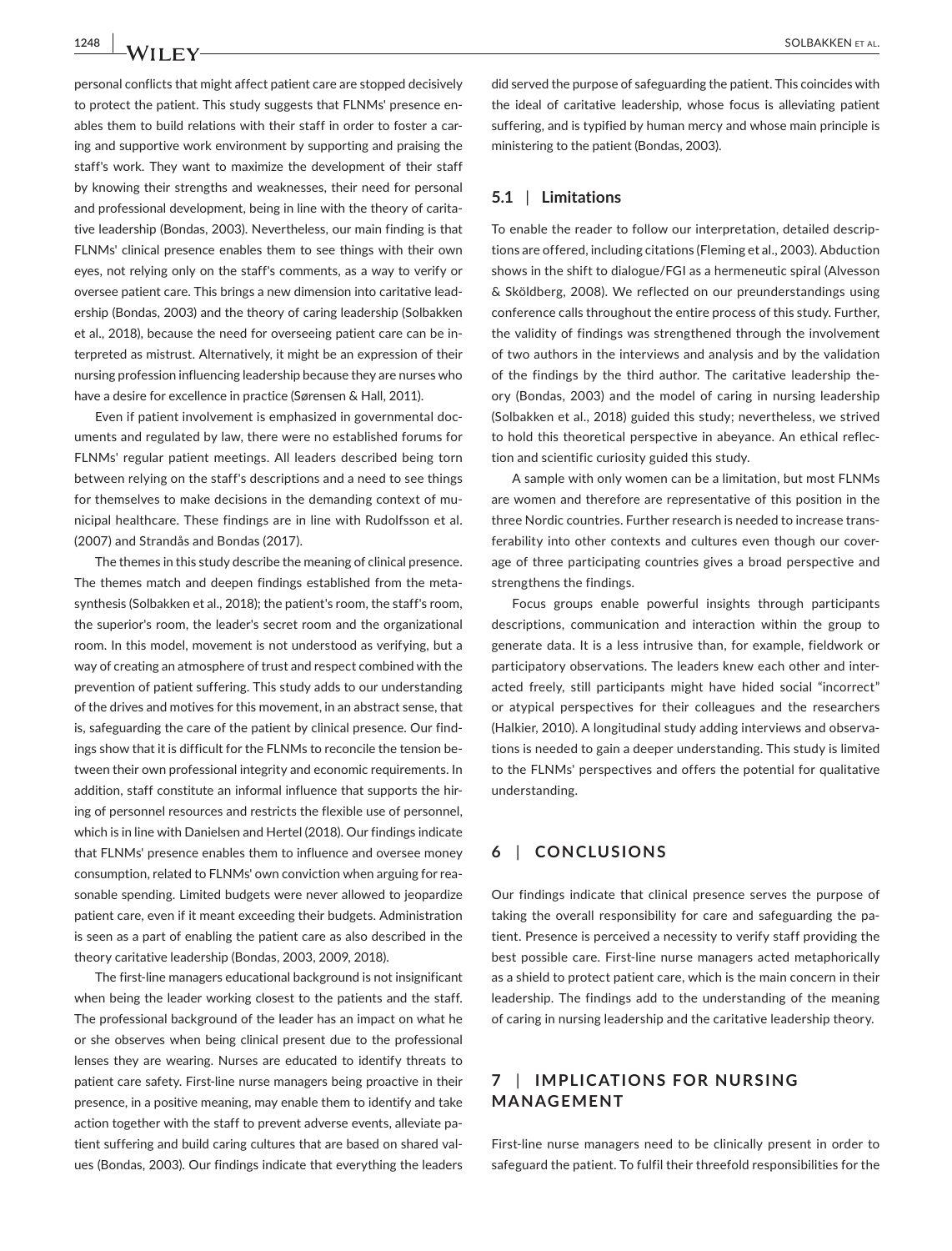patient, staff and economy, clinical presence is needed. This study might also contribute to the political discussion concerning why nurses need to be first-line nurse managers and cannot easily be replaced by economists.

#### **ACKNOWLEDGEMENTS**

The authors would like to thank the nurse leaders who participated in this study and their organizations.

#### **ETHICAL APPROVAL**

The Norwegian Centre for Research Data approved this study (NSD: 59117). All participants received written and verbal information about the study, signed an informed consent sheet and were ensured their right to withdraw from the study.

#### **ORCID**

*Rita Solbakke[n](https://orcid.org/0000-0002-3047-7155)* <https://orcid.org/0000-0002-3047-7155> *Terese Bondas* <https://orcid.org/0000-0002-1023-6223> *Anne Kasé[n](https://orcid.org/0000-0001-8093-4054)* <https://orcid.org/0000-0001-8093-4054>

#### **REFERENCES**

- Aitamaa, E., Leino‐Kilpi, H., Puukka, P., & Suhonen, R. (2010). Ethical problems in nursing management: The role of codes of ethics. *Nursing Ethics*, *17*(4), 469–482. <https://doi.org/10.1177/0969733010364896>
- Alvesson, M., & Sköldberg, K. (2008). *Tolkning och reflektion : Vetenskapsfilosofi och kvalitativ metod* (2nd ed.). Lund, Sweden: Studentlitteratur.
- Athlin, E., Hov, R., Petzäll, K., & Hedelin, B. J. (2014). Being a nurse leader in bedside nursing in hospital and community care contexts in Norway and Sweden. *Journal of Nursing Education and Practice*, *4*(3), 234–244.<https://doi.org/10.5430/jnep.v4n3p234>
- Avolio, B. J. (2007). Promoting more integrative strategies for leader‐ ship theory‐building. *American Psychologist*, *62*(1), 25. [https://doi.](https://doi.org/10.1037/0003-066X.62.1.25) [org/10.1037/0003-066X.62.1.25](https://doi.org/10.1037/0003-066X.62.1.25)
- Bondas, T. (2003). Caritative leadership: Ministering to the patients. *Nursing Administration Quarterly*, *27*(3), 249–253. [https://doi.](https://doi.org/10.1097/00006216-200307000-00012) [org/10.1097/00006216-200307000-00012](https://doi.org/10.1097/00006216-200307000-00012)
- Bondas, T. (2009). Preparing the air for nursing care: A grounded the‐ ory study of first line nurse managers. *Journal of Research in Nursing*, *14*(4), 351–362. <https://doi.org/10.1177/1744987108096969>
- Bondas, T. (2018). Self‐organizing development teams for innovative nursing care. *Journal of Nursing Administration*, *42*(3), 269–277. [https](https://doi.org/10.1097/naq.0000000000000286) [://doi.org/10.1097/naq.0000000000000286](https://doi.org/10.1097/naq.0000000000000286)
- Boykin, A., & Schoenhofer, S. (2001). The role of nursing leadership in creating caring environments in health care delivery systems. *Nursing Administration Quarterly*, *25*(3), 1–7. [https://doi.org/10.1097/00006](https://doi.org/10.1097/00006216-200104000-00003) [216-200104000-00003](https://doi.org/10.1097/00006216-200104000-00003)
- Cook, M. J. (1999). Improving care requires leadership in nursing. *Nurse Education Today*, *19*(4), 306–312. [https://doi.org/10.1054/](https://doi.org/10.1054/nedt.1999.0641) [nedt.1999.0641](https://doi.org/10.1054/nedt.1999.0641)
- Cummings, G. (2012). Your leadership style–how are you working to achieve a preferred future? *Journal of Clinical Nursing*, *21*(23–24), 3325–3327.
- Cummings, G. G., MacGregor, T., Davey, M., Lee, H., Wong, C. A., Lo, E., … Stafford, E. (2010). Leadership styles and outcome patterns for

the nursing workforce and work environment: a systematic review. *International Journal of Nursing Studies*, *47*(3), 363–385.

Cummings, G. G., Tate, K., Lee, S., Wong, C. A., Paananen, T., Micaroni, S. P. M., & Chatterjee, G. E. (2018). Leadership styles and outcome pat‐ terns for the nursing workforce and work environment: A systematic review. *International Journal of Nursing Studies*, *85*, 19–60. [https://doi.](https://doi.org/10.1016/j.ijnurstu.2018.04.016) [org/10.1016/j.ijnurstu.2018.04.016](https://doi.org/10.1016/j.ijnurstu.2018.04.016)

Danielsen, R., & Hertel, J. K. (2018). Økonomistyring utfordrer syke‐ pleieledere i reformerte norske sykehus. *Nordisk Sygeplejeforskning*, *8*(01), 51–62. <https://doi.org/10.18261/issn.1892-2686-2018-01-05>

- Ericsson, U., & Augustinsson, S. (2015). The role of first line managers in healthcare organisations–a qualitative study on the work life expe‐ rience of ward managers. *Journal of Research in Nursing*, *20*(4), 280– 295. <https://doi.org/10.1177/1744987114564258>
- Feather, R. (2009). Emotional intelligence in relation to nursing leader‐ ship: Does it matter? *Journal of Nursing Management*, *17*(3), 376–382. <https://doi.org/10.1111/j.1365-2834.2008.00931.x>
- Fleming, V., Gaidys, U., & Robb, Y. (2003). Hermeneutic research in nursing: Developing a Gadamerian‐based research method. *Nursing Inquiry*, *10*(2), 113–120. <https://doi.org/10.1046/j.1440-1800.2003.00163.x>
- Gadamer, H. G. (1989). *Truth and method* (2nd, rev ed.). New York, NY: Continuum.

Halkier, B. (2010). *Fokusgrupper*. Oslo, Norway: Gyldendal Akademisk.

- Hennink, M. M., Kaiser, B. N., & Weber, M. B. (2019). What influences saturation? Estimating sample sizes in focus group research. *Qualitative Health Research*. <https://doi.org/10.1177/1049732318821692>
- Holm, S. G., & Angelsen, R. O. (2014). A descriptive retrospective study of time consumption in home care services: How do employees use their working time? *BMC Health Services Research*, *14*(1), 439. [https://](https://doi.org/10.1186/1472-6963-14-439) [doi.org/10.1186/1472-6963-14-439](https://doi.org/10.1186/1472-6963-14-439)
- Karlberg Traav, M., Forsman, H., Eriksson, M., & Cronqvist, A. (2018). First line nurse managers' experiences of opportunities and obsta‐ cles to support evidence‐based nursing. *Nursing Open*, *5*(4), 634– 641. <https://doi.org/10.1002/nop2.172>
- Karlsson, B., & Lerdal, A. (2008). Bruk av fokusgruppeintervju. *Sykepleien Forskning*, *3*(3), 172–175.
- Kitzinger, J. (1994). The methodology of focus groups: The importance of interaction between research participants. *Sociology of Health & Illness*, *16*(1), 103–121. <https://doi.org/10.1111/1467-9566.ep11347023>
- Krueger, R. A., & Casey, M. A. (2009). *Focus groups : A practical guide for applied research* (4th ed.). Los Angeles, CA: Sage.
- Kvale, S., Brinkmann, S., Anderssen, T. M., & Rygge, J. (2015). *Det kvalitative forskningsintervju* (2nd ed.). Oslo, Norway: Gyldendal akademisk.
- Lindberg, E., Persson, E., & Bondas, T. (2012). 'The responsibility of some‐ one else': A focus group study of collaboration between a university and a hospital regarding the integration of caring science in practice. *Scandinavian Journal of Caring Sciences*, *26*(3), 579–586. [https://doi.](https://doi.org/10.1111/j.1471-6712.2012.00968.x) [org/10.1111/j.1471-6712.2012.00968.x](https://doi.org/10.1111/j.1471-6712.2012.00968.x)
- Nightingale, F. (1969). *Notes on nursing: What it is, and what it is not*. (un‐ abridged reprint of the first American edition from 1860). New York, NY: Dover Publications.
- Nyberg, J. (2010). *A caring approach in nursing administration*. Boulder, CO: University Press of Colorado.
- Nylenna, M. (2014). *Helsetjenesten i Norge. Et overblikk* [Healthcare ser‐ vices in Norway. An overview]. Oslo, Norway: Gyldendal Akademisk.
- O'Connor, M. (2008). The dimensions of leadership: A foundation for caring competency. *Nursing Administration Quarterly*, *32*(1), 21–26. <https://doi.org/10.1097/01.NAQ.0000305944.23569.62>
- Orvik, A., Larun, L., Berland, A., & Ringsberg, K. C. (2013). Situational factors in focus group studies: A systematic review. *International Journal of Qualitative Methods*, *12*(1), 338–358. [https://doi.](https://doi.org/10.1177/160940691301200116) [org/10.1177/160940691301200116](https://doi.org/10.1177/160940691301200116)
- Peterson, S. J., & Bredow, T. S. (2013). *Middle range theories : Application to nursing research* (3rd ed.). Philadelphia, PA: Lippincott Williams and Wilkins.